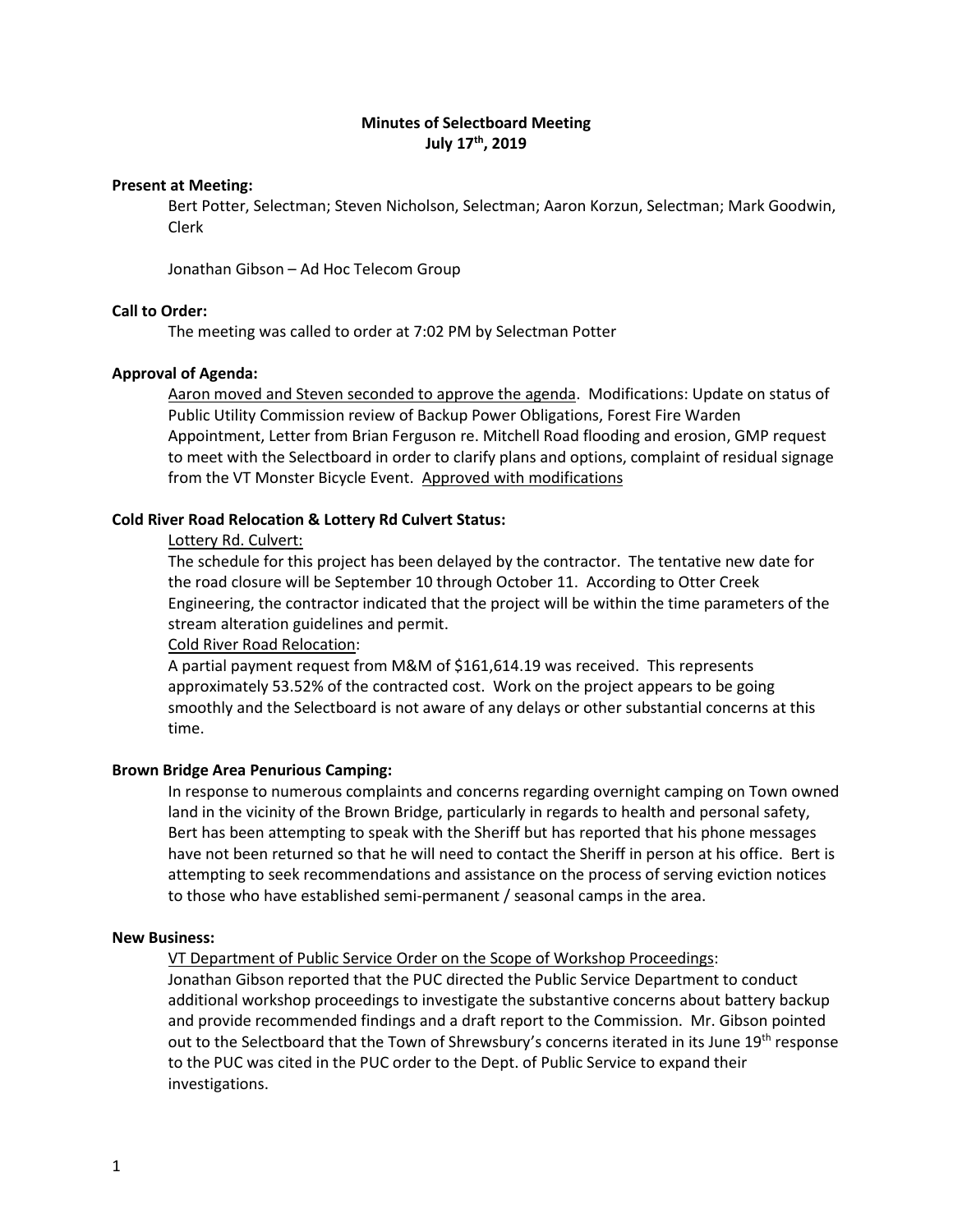### Brian Ferguson – Mitchell Rd. Flooding and Erosion:

The Selectboard received correspondence from Brian Ferguson outlining his concern about recent flooding on Mitchell Rd and how the erosion is impacting his pond and property. Currently the Road Commissioner is replacing a number of culverts that were impacted by the recent heavy rains in conjunction with specifications outlined by both VT Dot and ANR Municipal Roads General Permit. In addition, Mr. Ferguson had contacted Josh Carvajal, VT DEC Rivers Program in respect to the design status of his pond, in which DEC responded to both Mr. Ferguson and the Town indicating that the pond is feed by a perennial stream and is regulated under the Stream Alteration General Permit criteria. It is stated that the pond is a separate issue than the roadside improvements that the Town is undertaking. That, because of the inherent nature of a pond embedded into a perennial stream it will be constantly filling with debris and sediment. The Town therefore has no jurisdiction in regards to the design or abatement of design deficiencies related to the pond. The road work being undertaken on Mitchell is compliant with designated best practices and State certified Road & Bridge Standards as noted by Mr. Carvajal. The Selectboard will let DEC's response to Mr. Ferguson stand as their response, in so far as they have no jurisdiction in regards to the pond design nor any abatement of the reconstruction undertaken by the Road Commissioner which is in compliance with stands and practices.

# GMP

Aaron reported that he was able to contact Kristin Kelly, Director of Communications for GMP in respect to the ongoing Reliability Project. Aaron reported that GMP would like to meet at the August 7 regular Selectboard meeting to discuss options that would take into account those concerns that have been expressed to GMP in the formulation of their Reliability Plan for Shrewsbury.

# Forest Fire Warden Appointment:

Upon receipt of a nomination letter from the Department of Forest, Parks and Recreation, for the appointment of Kevin Brown as Forest Fire Warden for a term of five years (the appointment had expired in June of 2018).

Steven moved and Arron seconded to appointment Kevin Brown as Forest Fire Warden for Shrewsbury. Approved.

# **Open to the Public:**

No members of the Public present

# **Minutes:**

Correction of the minutes from July 3, 2019. Bert moved and Aaron seconded reconsider and to not waive the penalty for late filing of the Homestead Declaration. Motion carried on a unanimous vote.

Aaron moved and Steven seconded to approve the minutes of 7/3/2019 as corrected. Approved